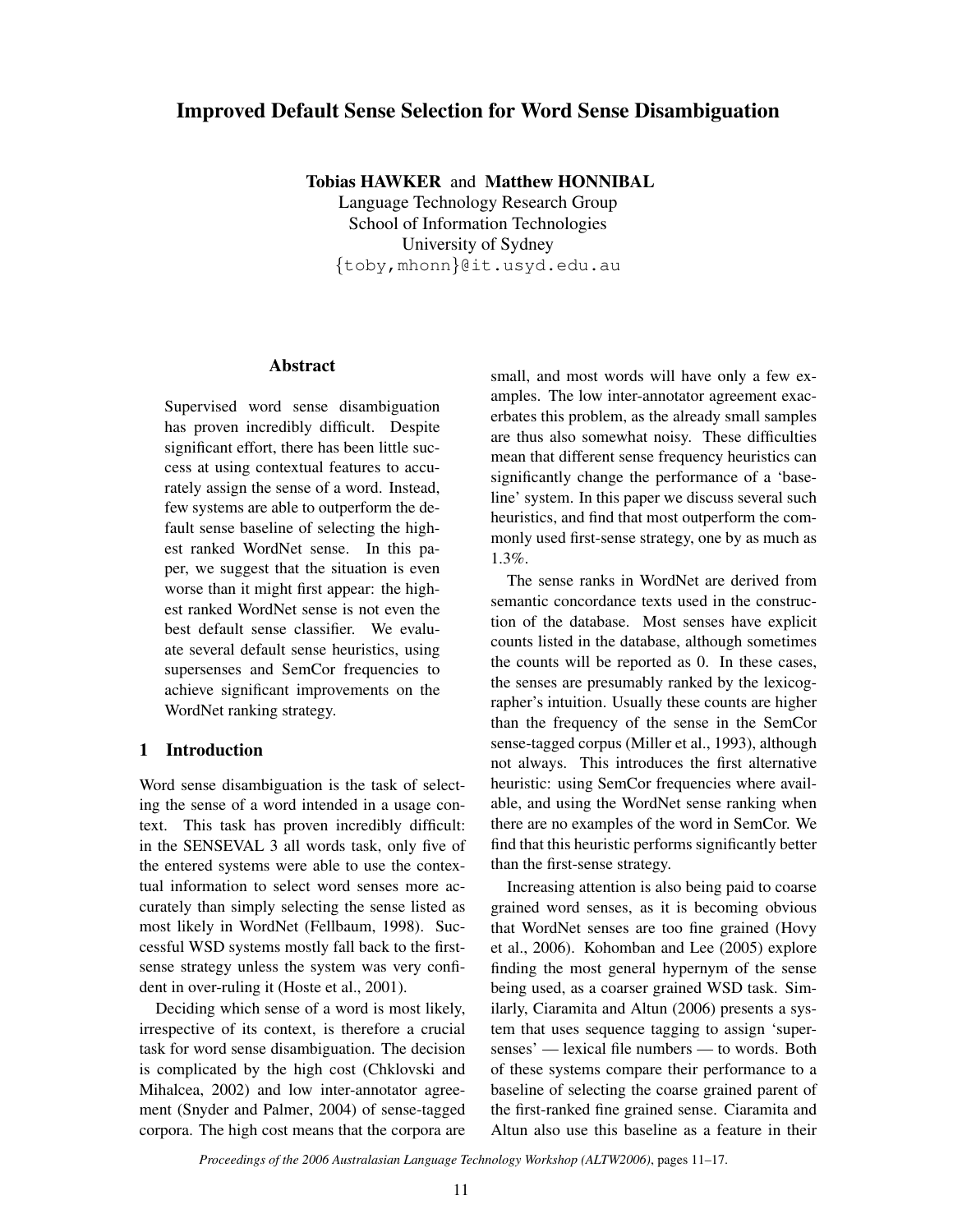model. We explore different estimates of the most frequent super-sense, and find that aggregating the counts of the fine-grained senses is a significantly better heuristic for this task.

We believe that one of the reasons coarse grained senses are useful is that they largely ameliorate the inter-annotator agreement issues of fine grained sense tagging. Not only are there fewer senses to choose from, but the senses are more distinct, and therefore should be less easily confused. The super-sense tags are therefore probably less noisy than the fine-grained senses, which would make corpus-based estimates of their frequency more reliable. The best performing fine grained frequency heuristic we present exploits this property of supersenses, by making the assumption that the most frequent sense of a word will be the most frequent member of the most frequent supersense. Essentially, when the overall most frequent sense of a word is a member of a minority supersense, we find that it is better to avoid selecting that sense. This system scores 63.8% on the SEN-SEVAL 3 all words task, significantly higher than the relevant baseline of  $62.5\%$  — using no contextual information at all.

# 2 Preliminaries: WordNet Sense Ranks, Frequencies and Supersenses

This paper discusses different methods of selecting a 'default' sense of a word from the WordNet (Fellbaum, 1998) sense inventory. These methods draw on four different sources of information associated with the lexicon: WordNet sense ranks, WordNet sense counts, the SemCor sense tagged corpus, and WordNet lexical file numbers.

Each word entry in WordNet consists of a lemma under a part-of-speech and an inventory of its senses. These senses are ranked by the lexicographers according to their frequencies in "various semantic concordance texts" (Fellbaum, 1998). These frequencies are often given in the database. We refer to them as *WordNet counts* to distinguish them from the frequencies we obtain from the SemCor corpus. The SemCor corpus is a subset of the semantic concordance texts used to calculate WordNet counts.

Each WordNet sense is categorised under one of forty-five lexicographer files. Each lexicographer file covers only one part of speech. The main categorisation is applied to nouns and verbs, as there is only one file for adverbs, and three for adjectives. Lexical files are interesting because they represent broad, or coarse-grained, semantic categories; and therefore a way around the commonly noted problem that WordNet senses are generally too fine grained. We describe a first-sense heuristic that takes advantage of this property of the lexicographer files (often referred to as 'supersenses' (Ciaramita and Johnson, 2003) — we use both terms interchangeably). We also discuss first supersense heuristics, as increasing attention is being paid to supervised supersense tagging (Ciaramita and Altun, 2006).

# 3 First Order Models for Word Sense Disambiguation

Supervised word sense disambiguation (WSD) is the task of finding the most likely sense s from a sense inventory  $S$  given a usage context  $C$ :

$$
\underset{s \in S}{\arg \max} P(s|C) \tag{1}
$$

These models are usually compared to models of the form:

$$
\underset{s \in S}{\arg \max} P(s) \tag{2}
$$

in order to evaluate how much the context is informing the model. Since we are primarily interested in the argmax, it is usually sufficient to simply define a function that selects the most likely sense, even if a full probability distribution is not defined. Selecting the sense listed first in WordNet is one such function.

As a WSD system, a first order model has an inherent upper bound, as if a word is used with more than one sense, a first order model cannot get all examples correct. However, Figure 1 shows that on the SENSEVAL 3 data, this upper bound is far higher than the performance of state-of-the-art WSD systems. The upper bound was calculated by selecting the most frequent sense of each word in the *test* data. It is effectively a system with oracle frequency information. Because the correct sense will always be given to words that only occur once, it is interesting to see how the upper bound decays if the system is forced to use the first-sense heuristic instead for words that occur less than  $n$  times in the test data. For  $n > 14$ , the oracle system either falls back to or makes the same prediction as the first-sense system for every instance, and so the systems are effectively identical.

McCarthy et al. (2004) described a first order word sense disambiguation system that ac-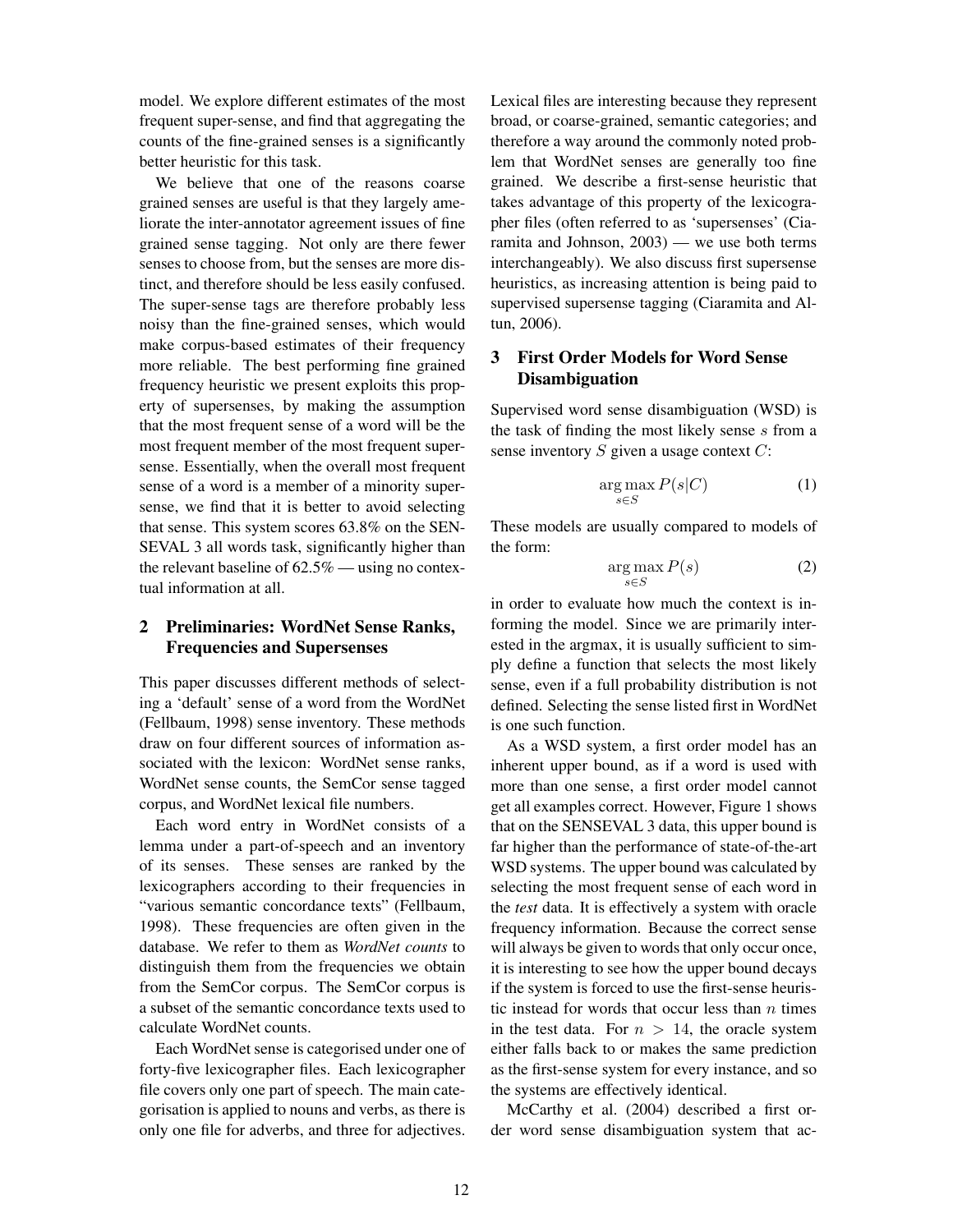

Figure 1: Upper performance bound of one-sense per term strategy for SenseEval

quired 'predominant' senses automatically from un-annotated data using distributional similarity as a proxy for context, and WordNet-based semantic similarity as a sense distinction heuristic. The authors reported an accuracy of 64%, but their system was evaluated on the nouns from the SENSE-VAL 2 all words task, and hence cannot be directly compared with the results we report.

#### 4 Experiments

In this section we describe several default sense heuristics and evaluate them on the SENSEVAL 3 English all words test data set. All of the systems use the tokenisation, lemmatisation and part-ofspeech tags supplied in the data.

Table 1 presents the results for the systems described below. Each system selects a source of information to select a supersense (None, Word-Net, SemCor) and a fine grained sense (WordNet or SemCor). When supersenses are being used, the fine grained sense is chosen from within the selected supersense, effectively filtering out the senses that belong to other lexical files.

#### 4.1 Supersense: None; Fine Sense: WordNet

This is the default sense heuristic used as the baseline in SENSEVAL 3, and is the most common heuristic used for WSD. The heuristic involves simply choosing the lowest numbered sense in

the WordNet sense inventory. As this is the only heuristic we explore that does not require extra data, it is the only one that has perfect coverage of WordNet's vocabulary — there is guaranteed to be a sense rank for every WordNet lemma. When there is a coverage problem for one of the other heuristics, such as a case where a word has not occurred in the frequency estimation corpus, that heuristic is allowed to fall back to the WordNet sense rank, rather than being forced to select a sense arbitrarily.

#### 4.2 Supersense: None; Fine Sense: SemCor

As noted in Section 2, SemCor is effectively a subset of the information used to produce the Word-Net sense ranks. We evaluated a default sense heuristic that preferred SemCor-only frequncy estimates for words that occurred at least once in the SemCor corpus. This only results in a different prediction from the first-sense heuristic 7% of the time. Nevertheless, the systems perform significantly differently.

## 4.3 Supersense: WordNet; Fine Sense: WordNet

WordNet sense ranks can also be straightforwardly used as the basis of a default supersense heuristic. Ciaramita and Altun (2006) select the supersense of the first fine grained sense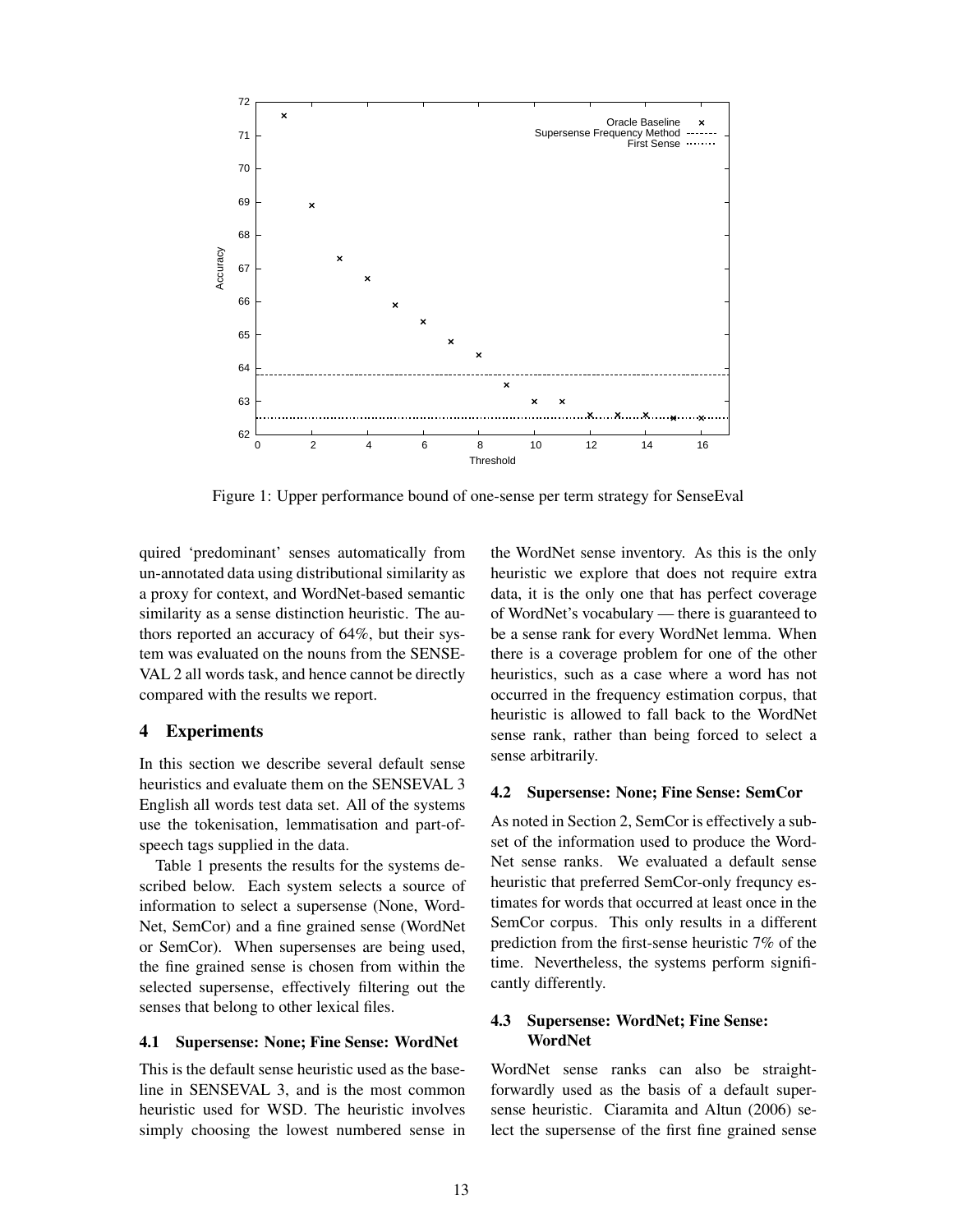| <b>S.S. Source</b> | <b>Sense Source</b> | S.S. Acc. | WSD Acc. | $\Delta$ Coverage | $\Delta$ Acc. | $\Delta$ Baseline |
|--------------------|---------------------|-----------|----------|-------------------|---------------|-------------------|
| None               | WordNet             | 79.5      | 62.5     | N/A               | N/A           | N/A               |
| None               | SemCor              | 80.6      | 63.4     | $7.0\%$           | 36.2          | 23.2              |
| WordNet            | WordNet             | 79.9      | 62.3     | 3.6%              | 25.3          | 30.1              |
| WordNet            | SemCor              | 79.9      | 62.3     | 3.5%              | 25.3          | 31.0              |
| SemCor             | WordNet             | 81.3      | 63.8     | 5.9%              | 42.3          | 19.5              |
| SemCor             | SemCor              | 81.3      | 63.1     | $5.7\%$           | 31.0          | 20.3              |

Table 1: Disambiguation Performance for Frequency Estimation Strategies

in WordNet as the baseline system for supersense tagging. A slightly more motivated default supersense heuristic is to aggregate the WordNet counts for each supersense, and select the overall most frequent one. If there are more than two senses, there may be multiple senses after the first that share the same lexicographer file, and together their counts may outweigh the supersense of the first-ranked sense. This situation — having a minority supersense for the first-ranked sense — is quite rare: this heuristic only makes a different prediction from the baseline in 3.6% of cases.

The fine-grained WSD performance of this system is evaluated by choosing the sense with the highest WordNet rank from among the members of the default supersense.

#### 4.4 Supersense: WordNet; Fine Sense: SemCor

Default supersenses in this system are again obtained from the sum of WordNet counts. The sense with the highest count in SemCor from the members of that supersense is then used as the finegrained sense. The difference from the baseline for this system is even slighter — a different prediction is made in only 3.5% of cases. We would expect this system to have low fine-grained sense accuracy, as the data used to determine the finegrained sense is effectively a subset of that used for the previous system.

## 4.5 Supersense: SemCor; Fine Sense: WordNet

The SemCor frequencies can be substituted for WordNet counts to form an alternative supersense heuristic, contrasting with the system described in Section 4.3. The frequency of each supersense is estimated as the sum of the frequencies of its member senses. The supersense with the highest frequency is deemed the default supersense.

In this system, WordNet sense rankings are

used to choose a fine-grained sense from among the members of the default supersense as selected from SemCor frequencies.

## 4.6 SuperSense: SemCor; Fine Sense: SemCor

We also evaluated the fine-grained WSD performance of SemCor-based supersense selection using the counts from SemCor itself.

### 5 Results

Table 1 gives the WSD and supersense accuracies of the methods outlined in Section 4. Accuracy was calculated with the scorer2 program provided for evaluation of SENSEVAL 3 systems. The best results for each measure are highlighted in bold.

The *S.S. Acc.* column shows the accuracy of supersense predictions as obtained from the supersense of the default sense, over the SENSEVAL 3 test set. The *WSD Acc.* column shows the accuracy at fine-grained WSD. ∆ *Coverage* indicates the proportion of content tokens in the test data where the heuristic makes a different prediction from the first-sense baseline. The ∆ *Acc.* column shows the accuracy of the strategy on these tokens, while the ∆ *Baseline* is the performance of the baseline on these same tokens.

First, it is apparent that the SemCor derived heuristics outperform those calculated from the WordNet counts. This is slightly surprising, as the SemCor frequencies are a subset of the information represented by the WordNet counts, which are used to create the sense rankings. The first sense baseline is also far more widely used, and is the comparison point for SENSEVAL 3 all words systems. The best system at SENSEVAL 3 (Decadt et al., 2004) scored only 2.7% higher than this baseline.

The SemCor strategies 'cover' tokens where the sense distributions in the WordNet counts and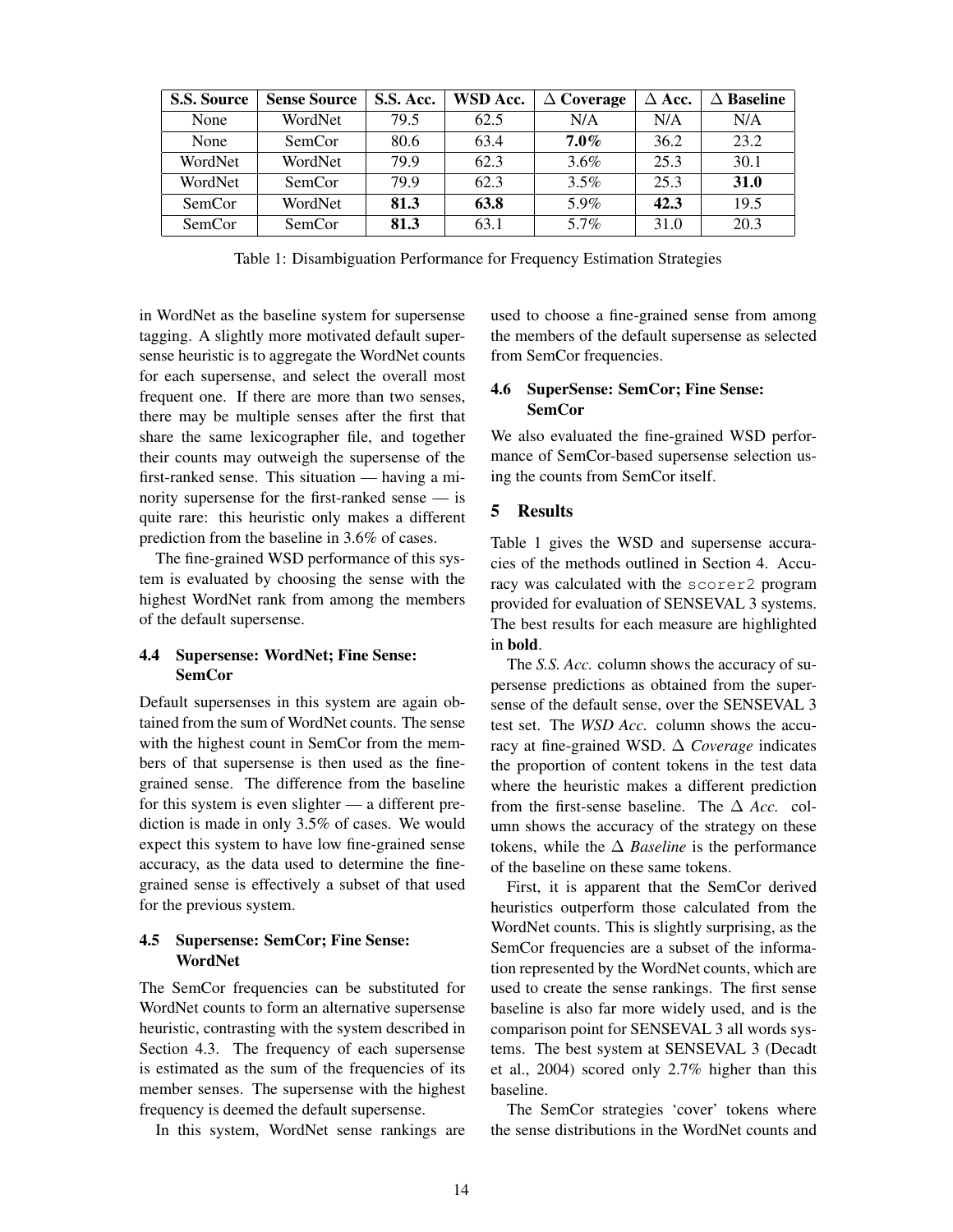| <b>Token Type</b> | <b>SenseEval Counts</b> | <b>SemCor Counts</b> | <b>Newly Wrong</b> | <b>Newly Correct</b> | <b>Net Gain</b>  |
|-------------------|-------------------------|----------------------|--------------------|----------------------|------------------|
| feel.v            | 12                      | 207                  | 4                  |                      | $-3$             |
| state.n           | 12                      | 184                  | $\overline{2}$     | 10                   | 8                |
| time.n            | 11                      | 511                  | 3                  | 3                    | $\mathbf{0}$     |
| take.v            | 10                      | 357                  | $\overline{0}$     | 4                    | 4                |
| policy.n          | 6                       | 59                   | $\boldsymbol{0}$   | 6                    | 6                |
| thing.n           | 6                       | 271                  |                    | $\mathbf{0}$         | $-1$             |
| hold.v            | 5                       | 143                  | $\boldsymbol{0}$   | $\boldsymbol{0}$     | $\boldsymbol{0}$ |
| trouble.n         | 4                       | 52                   | $\overline{2}$     | $\overline{c}$       | $\mathbf{0}$     |
| appear.v          | 3                       | 152                  |                    |                      | $\boldsymbol{0}$ |
| rate.n            | 3                       | 108                  | $\overline{0}$     | 3                    | 3                |
| cloud.n           | $\overline{2}$          | 26                   | $\overline{2}$     | $\mathbf{0}$         | $-2$             |
| couple.n          | $\overline{2}$          | 29                   | $\boldsymbol{0}$   | $\overline{2}$       | $\overline{2}$   |
| line.n            | $\overline{2}$          | 124                  | $\overline{0}$     | $\boldsymbol{0}$     | $\overline{0}$   |
| suppose.v         | $\overline{2}$          | 53                   | $\overline{2}$     | $\mathbf{0}$         | $-2$             |
| tremor.n          | $\overline{2}$          |                      | $\Omega$           | $\overline{2}$       | $\overline{2}$   |
| hapax legomena    | 34                      | 927                  | 6                  | 16                   | 10               |
| not in SenseEval  |                         | 5,022                |                    |                      |                  |
| <b>Totals</b>     | 116 (5.9%)              | 8,226 (4.4%)         | $23(1.1\%)$        | 50 (2.4%)            | 27(1.3%)         |

Table 2: Performance Change by Token Type

the SemCor frequencies disagree. The ∆ *Baseline* column shows that the first-sense strategy performs very poorly on these tokens. It is unsurprising that these tokens are difficult cases. The fact that a different sense is most frequent in a subset of the WordNet concordance data from the total sample is a good indication that the sense frequencies might be highly domain dependent. It is possible that the SemCor corpus better matches the domains of the SENSEVAL texts, producing more useful sense frequencies for these volatile cases.

No SemCor information is represented in the supersense with highest WordNet count heuristic described in Section 4.3. This heuristic has substantially lower coverage than the SemCor methods, and the baseline performs much higher on the tokens that it does make a prediction for. This supports the interpretation that it is the SemCor frequencies that are the important factor in the improved results.

The highest performance, however, is achieved by calculating the most frequent supersense with the SemCor information, and then using that to exclude senses which belong to a minority lexicographer file. This is statistically significant compared to the baseline (paired t-test,  $p < 0.01$ ), and is only 1.4% lower than Decadt et al. (2004)'s system. The baseline performs particularly poorly on

the samples these strategies (described in Section 4.5) cover, suggesting that having the first sense belong to a minority supersense is a good indication that the WordNet sense rank is suboptimal. One of these systems performs significantly better than the other, however (paired t-test,  $p < 0.01$ ). It seems that having identified a volatile example, and a vague concept area the default sense should belong to, it is then best to use all of the available information to choose a sense.

This would explain why the system that uses SemCor counts to choose a supersense and then the WordNet sense-rank to choose a fine grained sense from within it performs the best. This system has the advantage of the SemCor data and the supersense to identify the best subset of volatile examples — the baseline performs at only 19.5% on the examples this system makes a different prediction on, roughly the same number as the other system that uses Semcor supersenses, on which the baseline performs at 20.3%. However, once this subset has been identified, selecting the fine grained sense with the sense rank produces 42% accuracy on the covered tokens, while using the SemCor frequency achieves only 31% ∆ *Acc.*.

The performance of the first sense baseline and S.S by SemCor strategies are shown in Figure 1 for comparison with oracle one-sense-per-word accu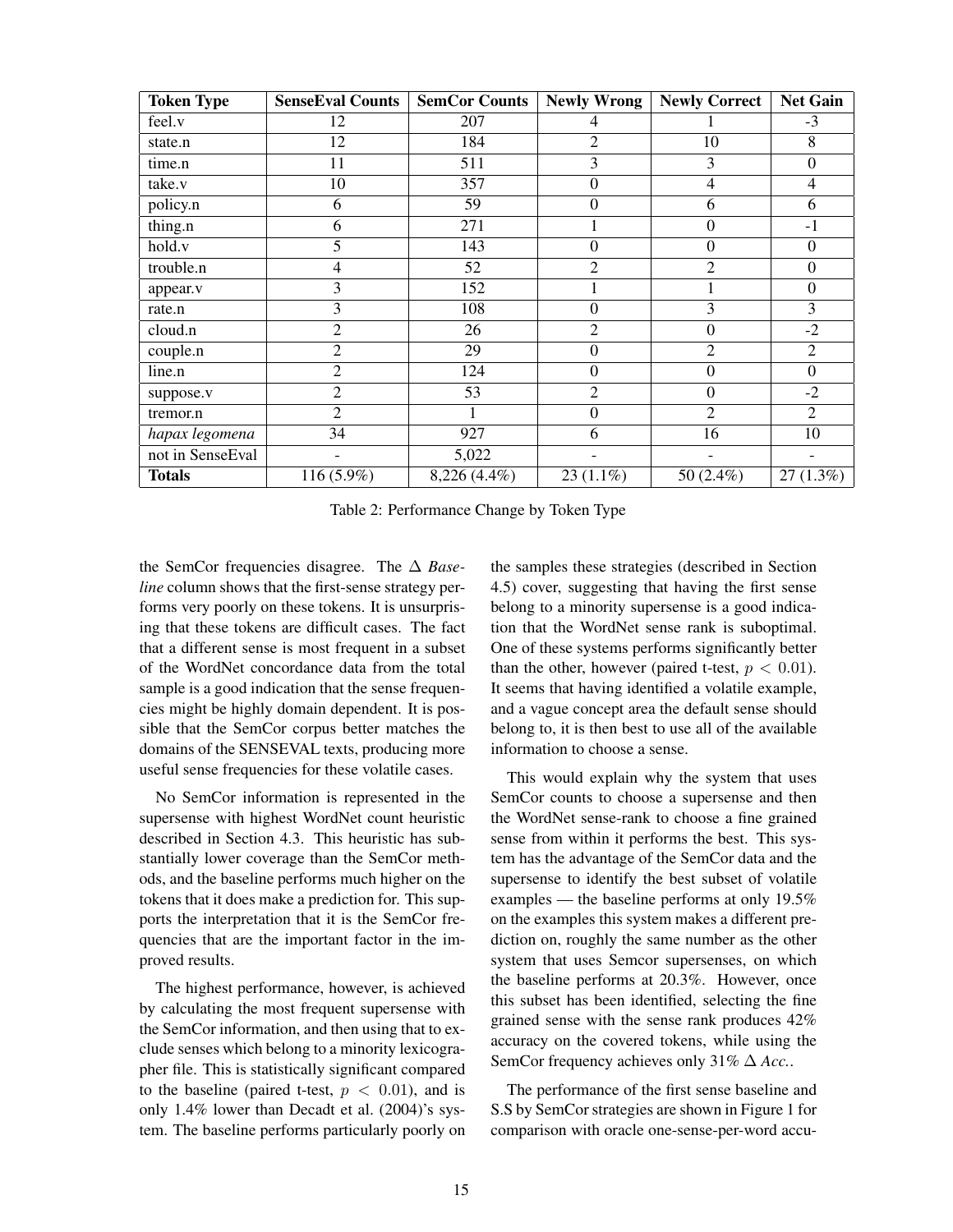racy.

The difference in correctly assigning senses between the baseline and best-performing systems is statistically significant (paired t-test,  $p < 0.01$ ).

## 5.1 Token Types

Table 2 shows the behaviour of the best performing system for the tokens it covers. The *hapax legomena* row aggregates scores for content words in this category that occur only once in the test data. The *Newly Wrong* and *Newly Correct* columns refer to the number of instances where the change of default sense has changed from correct to incorrect or vice versa, as compared to the first-sense baseline. The *Net Gain* column indicates the overall contribution from this token type to the performance of the system. The *Not in Senseval* row indicates the tokens where the default sense would be changed, but did not occur in the SENSEVAL test data. Including these tokens in the count allows an accurate comparison of the total coverage of the changed tokens for both corpora.

The table shows that there are both gains and losses for the strategy when compared to the baseline, as should be expected for a classifier limited to assigning only one sense per term. However, the net effect is significantly positive. The table also shows that this positive performance is not simply down to one or two frequent words the heuristic happens to make the right decision on. Almost one third of the newly correct tokens come from decisions made on words that occur only once in the test data. This supports the suggestion above that the heuristic is identifying a range of volatile terms.

### 6 Conclusions

We have evaluated several heuristics for assigning a default WordNet sense to terms. Our results consistently showed that heuristics which were more sensitive to frequencies in the SemCor corpus outperformed heuristics exclusively based on Word-Net sense rankings — suggesting that the stated baselines for SENSEVAL 3 are actually lower than they should be. This is somewhat alarming, considering that systems struggle to make even marginal improvements over the first sense baseline. Since the SemCor data is used to train the supervised systems, the most frequent sense can be inferred — allowing a system to compare favourably with the baseline even if it does not actually gain anything significant from the context of the word.

We have shown that a more nuanced default sense heuristic can achieve some performance gains over simple frequency heuristics, as sense tagged corpora are not large enough to produce entirely reliable fine-grained sense frequencies. By using the frequency of coarse-grained senses, in the form of the lexicographer file number, we are able to identify instances where these frequencies are particularly suspect, thus making slightly more accurate default sense predictions. We have also shown that a system limited to selecting default senses still has an upper bound far beyond current state of the art — even excluding rare words.

This is consistent with the results reported by McCarthy et al. (2004), who show that a classifier limited to selecting one sense per word was able to perform well if the sense was chosen intelligently. Their method, which relies on distributional similarity, might be adopted as a supersense selection heuristic. This might prove useful, as we have shown that using a different method to choose a supersense can be used to change the default prediction in cases where the simple baseline system performs poorly.

# 7 Acknowledgements

We would like to thank James Curran, James Gorman and Jon Patrick from the University of Sydney for their invaluable insights.

### **References**

- Timothy Chklovski and Rada Mihalcea. 2002. Building a sense tagged corpus with open mind word expert. In *Proceedings of the Workshop on "Word Sense Disambiguation: Recent Successes and Future Directions"*, pages 116–122.
- Massimiliano Ciaramita and Yasemin Altun. 2006. Broad-coverage sense disambiguation and information extraction with a supersense sequence tagger. In *Proceedings of EMNLP 2006*, pages 594–602.
- Massimiliano Ciaramita and Mark Johnson. 2003. Supersense taggin of unknown nouns in wordnet. In *Proceedings of EMNLP 2003*.
- Bart Decadt, Véronique Hoste, Walter Daelemans, and Antal van den Bosch. 2004. GAMBL, genetic algorithm optimization of memory-based